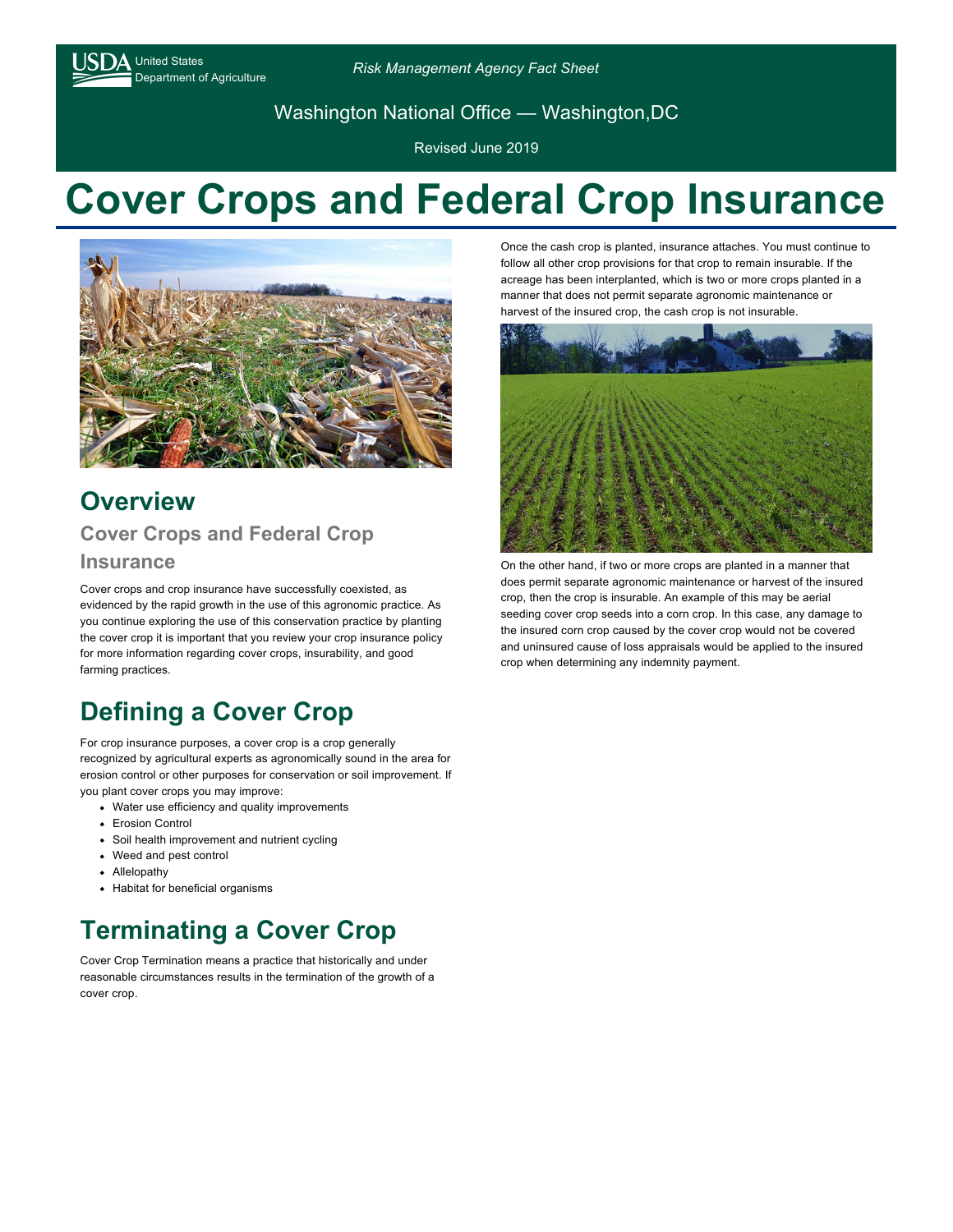#### **Planting a Cover Crop Into an Insured Crop**

## **Planting a Cover Crop After an Insured Crop is Harvested**

You must also be aware of crop insurance provisions concerning cover crops planted after an insured crop. A cover crop, planted after a first insured crop and planted for the purpose harvest for grain or seed is considered to be a second crop. A cover crop that is covered by FSA's Noninsured Crop Disaster Assistance Program (NAP) or receives other USDA benefits associated with forage crops will also be considered as planted for the purpose of haying, grazing or otherwise harvesting. A cover crop meeting these conditions will be considered a second crop, and all first insured crop / second crop rules and procedures will apply.

## **Types of Cover Crops**

RMA does not have an approved list of cover crops. You should consult agricultural experts for which cover crops are agronomically sound for the area for erosion control or other purposes related to conservation or soil improvement. The Guidelines to provide a link to NRCS State Field Office Technical Guide for list of approved cover crop species: [efotg.sc.egov.usda.gov/#/details](https://efotg.sc.egov.usda.gov/#/details).

#### **More Information**

You can find more information about cover crops and cash crop [insurability in county special provisions on the Actuarial Information](https://webapp.rma.usda.gov/apps/actuarialinformationbrowser/) Browser. All relevant information for cover crops and crop insurance, [including answers to frequently asked questions, go to the RMA Cover](https://rma.usda.gov/en/Topics/Cover-Crops) Crops page.

To download copies of this fact sheet and others, visit our online [publications/fact sheets](https://rma.usda.gov/en/Topics/National-Fact-Sheets) page.

#### **Where to Buy Crop Insurance**

All multi-peril crop insurance, including CAT policies, are available from private crop insurance agents. A list of crop insurance agents is available at all USDA service centers and on the RMA website on the [Agent Locator](https://rma.usda.gov/en/Information-Tools/Agent-Locator-Page) page .

*The U.S. Department of Agriculture (USDA) prohibits discrimination in all its programs and activities on the basis of race, color, national origin, age, disability, and where applicable, sex, marital status, familial status, parental status, religion, sexual orientation, genetic information, political beliefs, reprisal, or because all or a part of an individual's income is derived from any public assistance program. (Not all prohibited bases apply to all programs.) Persons with disabilities who require alternative means for communication of program information (Braille, large print, audiotape, etc.) should contact USDA's TARGET Center at 202-720-2600 (voice and TDD). To file a complaint of discrimination, complete, sign and mail a program discrimination complaint form, (available at any USDA office location or online at www.ascr.usda.gov), to: United States Department of Agriculture; Office of the Assistant Secretary for Civil Rights; 1400 Independence Ave., SW; Washington, DC 20250-9410. Or call toll free at (866) 632- 9992 (voice) to obtain additional information, the appropriate office or to request documents. Individuals who are deaf, hard of hearing, or have speech disabilities may contact USDA through the Federal Relay service at (800) 877-8339 or (800) 845-6136.*